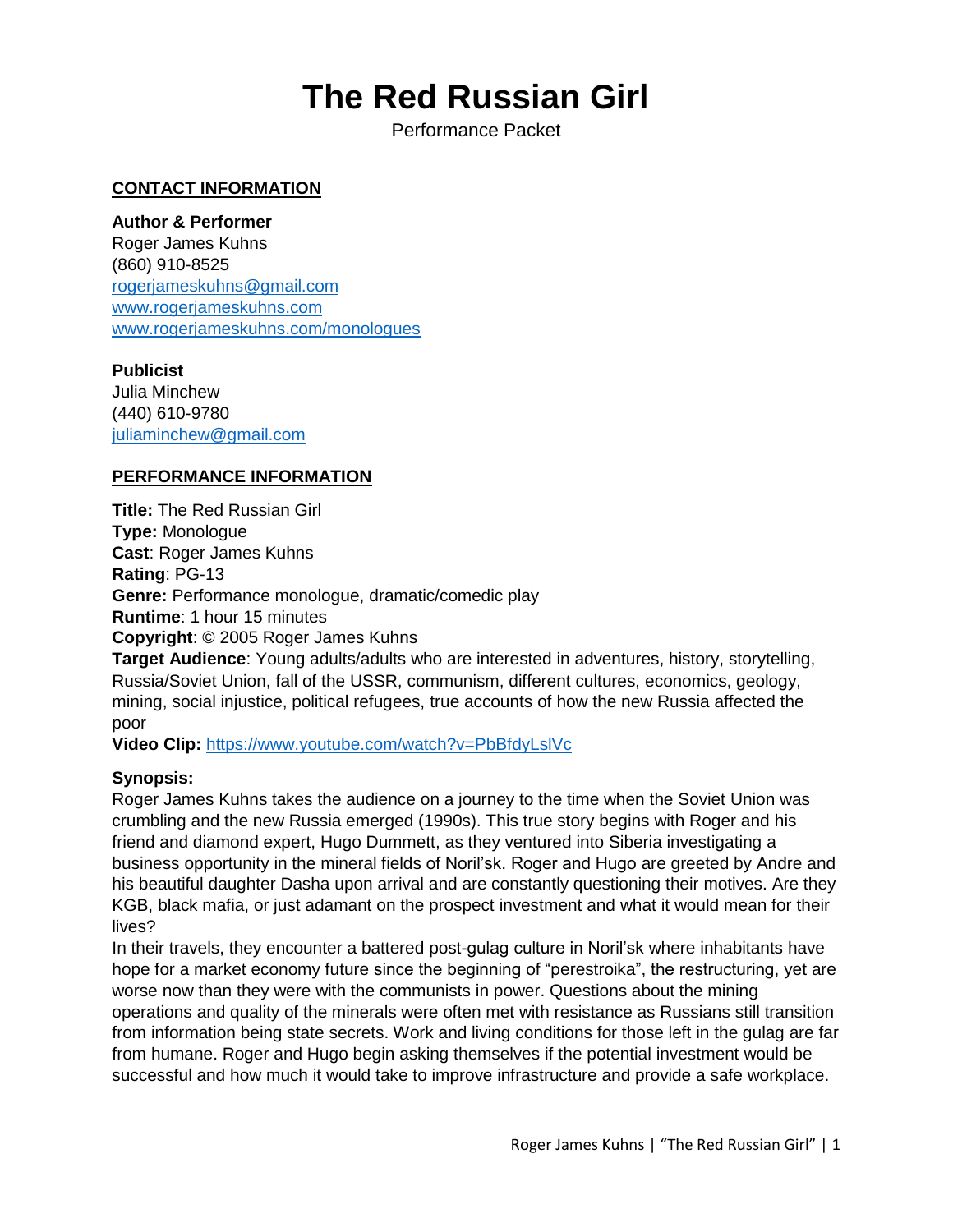Will it be possible for Roger and Hugo's company to invest in the rich mineral deposits Russia possesses or is the cost to high for the market to enter?



Noril'sk Siberia; 100yr gulag survivor



The vast processing and smelting facilities



*Roger performing a monologue*

## **Booking Information**

**Required Equipment/Technology:** 2 microphones, 1 stool, 1 chair, simple lighting requirements, one table, similar to 2x3 wooden table **Ideal Frequency of Shows:** Flexible**,** preferred 2 shows **Ideal Start Date:** Flexible

# **List of Past Shows:**

2010 | Third Avenue Playhouse, Wisconsin (2 shows – 259 people) 2008 | St. Mary Church, Illinois (69 people) 2007 | The Clearing Folk School, Wisconsin (32 people) 2007 | Grace Episcopal Church, Wisconsin (62 people) 2006 | Third Avenue Playhouse, Wisconsin (2 shows – 167 people)

## **Reviews:**

*"A gifted writer and musician, Kuhns has used his life experiences to craft monologues that are as culturally and scientifically enlightening as they are emotionally moving...Like most good artists, Kuhns has a gift for finding what resonates with his audiences… In 'Red Russian Girl', Kuhns deftly weaves the stories of the people he encountered to form a powerful culturalpolitical-geological image of the Soviet Union struggling in the aftermath of Perestroika."* - Judy M. Drew, Former Executive Director, Third Avenue Playhouse

*"I had the privilege of seeing Roger perform one of the monologues in his book at The Clearing in Wisconsin. An absolute pleasure! Roger's adventures will take you to places you never imagined with a colorful cast of characters to guide the way. His attention to detail paints a vivid* 

Roger James Kuhns | "The Red Russian Girl" | 2